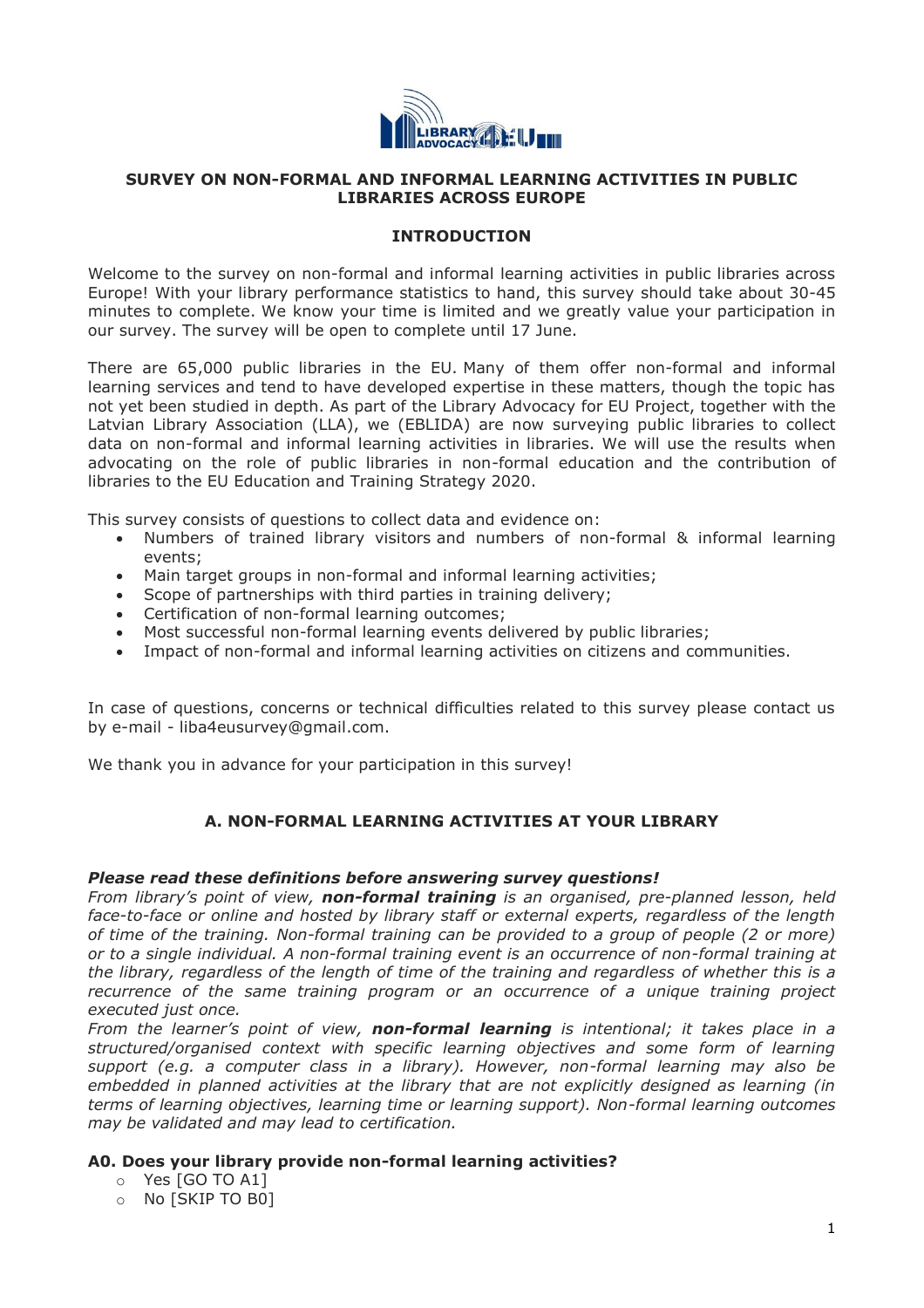# **A1. How many trainees did your library train through non-formal training in 2015?**

*Please provide an exact number of trained trainees. If you don't count trained trainees or you for any other reason are unable to provide an exact number, please, provide an estimated number of trained trainees per month. Please fill in the corresponding option (only one).*

- o Number of trained trainees in 2015 |\_\_\_\_|
- o Estimated number of trained trainees per month |\_\_\_\_|

**A2. Thinking about your library's main target groups in non-formal training, which of the following age groups were your library's priorities in 2015?** *Please rank in order of 1-4 where 1 is the age group for which your library organised most of your non-formal training events and 4 the least*.

- o Children (under 15 years old)
- o Youth (15 to 24 years old)
- o Adults (25 to 64 years old)
- o Elderly (64 years and older)

## **A3. From this list of social groups - what were your library's main target groups in non-formal training in 2015?** *Please mark where applicable.*

- o Students
- o Employed
- o Entrepreneurs
- o Disabled people
- o Unemployed
- o Immigrants
- o Other (*please specify*)

**A4. How many non-formal training events did your library provide in 2015?** *Please provide an exact number of non-formal training events that were provided to a group of people and/or individually. If you didn't have events in one of the first two options please insert "0". Total number of events is the sum of first two options.* 

- o Number of non-formal training events provided to a group of people |\_\_\_\_|
- $\circ$  Number of non-formal training events provided to an individual  $\vert$  |
- o Total number of non-formal training events |\_\_\_\_|

## **A5. How many non-formal training events did your library provide in partnerships in**

**2015?** *Please provide an exact number of training events. If you didn't have events in one of the first three options please insert "0". Total number of events is the sum of first three options.*

- o Number of non-formal training events initiated and carried out by library staff |\_\_\_\_|
- o Number of non-formal training events initiated by library staff but carried out by the third party |\_\_\_\_|
- o Number of non-formal training events initiated and carried out by the third party |\_\_\_\_|
- o TOTAL number of non-formal training events |\_\_\_\_|

## **A6. Who were your library's main partners in non-formal training in 2015?** *Please mark where applicable!*

Other library (regardless of type of the library) Other cultural institution (e.g. archive or museum) **School** Other educational establishment (e.g. music or art school) Kindergarten Cultural centre Youth centre Family centre Municipal social service Other municipal agency Medical establishment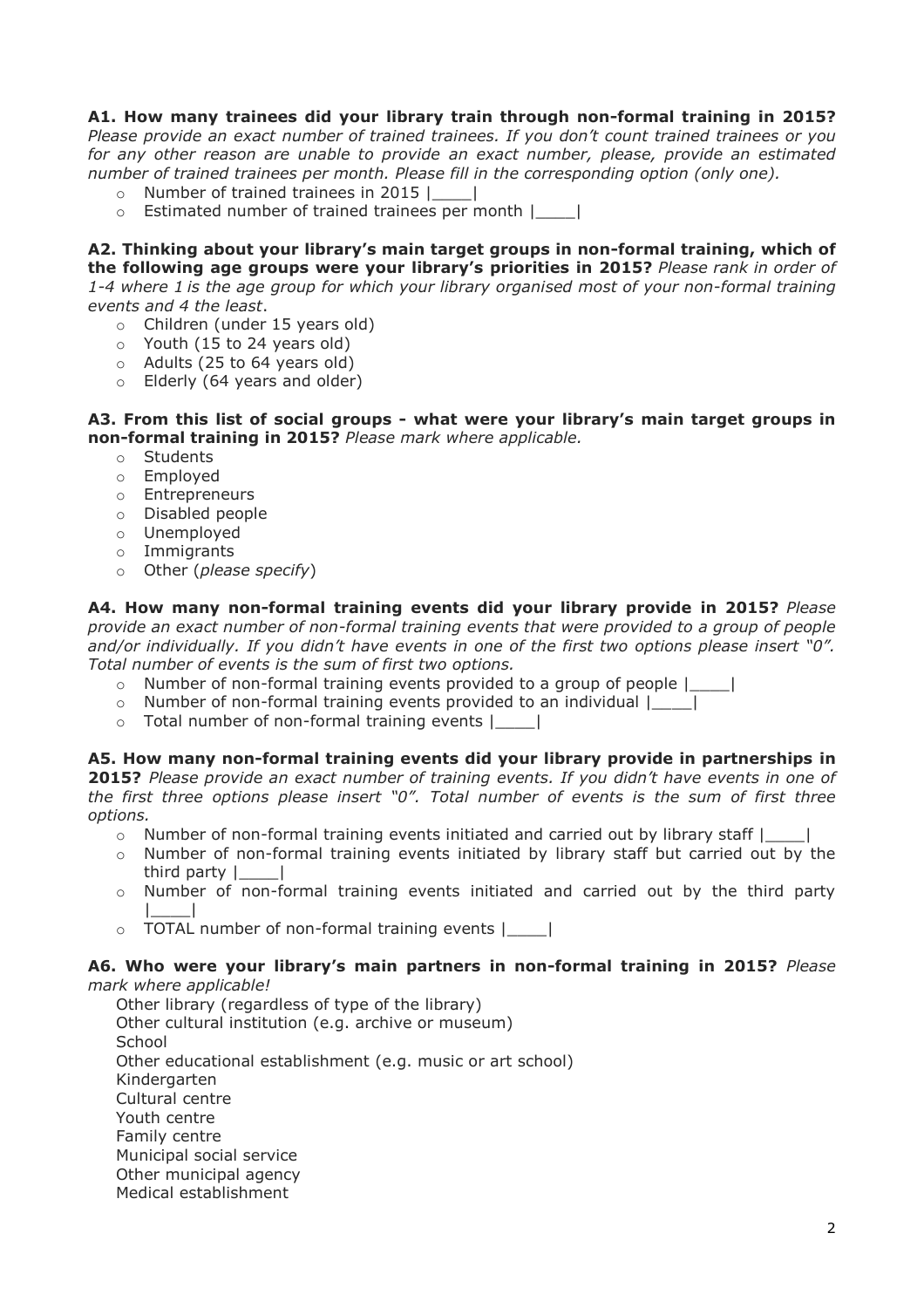Social care establishment Employment agency Other government agency NGO Religious organisation Business organisation Bank or other financial institution Volunteers None. Library didn't have partners in non-formal training during the last 12 months. o Other (*please specify*)

**A7. Does your library or partner organisation issue certificates, diplomas or titles attesting that individuals acquired a set of learning outcomes (knowledge, knowhow, skills and/or competences) at the end of non-formal training programs that your library provided in 2015?**

- o Yes [GO TO A8]
- o No [SKIP TO A9]

**A8. Please provide information about certificates, diplomas or titles and/or the certification process at your library.** *Open-ended*

**A9. Please provide a short description of the most important non-formal training event that your library delivered and that was a success in 2015.**

*Open-ended*

**A10. Does your library have separate staff for planning and delivery of non-formal training activities at your library?** *Please provide information in full time equivalents.*

- $\circ$  Yes. We have a separate staff whose workload in full-time equivalents is  $|$
- $\circ$  No. We have library staff spending part of their work time in training activities. Time spent for training activities in full-time equivalents is |\_\_\_\_|

**A11. What was your library's actual budget spending to plan and deliver non-formal training activities in 2015?** *Please provide budget spending information in EUR. Please fill in information for all budget sources; if you didn't have funding from some of the listed sources, please, input "0".*

- o Municipality budget |\_\_\_\_|
- o Funding from national or regional projects |\_\_\_\_|
- o Funding from EU projects |\_\_\_\_|
- o Private funding |\_\_\_\_|
- $\circ$  Other |\_\_\_\_\_|

**A12. Thinking of specific learning objectives of your library's non-formal training projects and/or programs, which of the following categories of educational offer are applicable to what your library provided in 2015?** *Please mark where applicable.*

- o Digital literacy (e.g. basic computer skills, software skills, Internet search etc.)
- $\circ$  Communication (e.g. skills to use communication technologies like Skype, e-mail, social networking, blogging etc.)
- o Employment (e.g. skills to find and use jobs databases and job opportunity resources, creating CVs and other employment materials, completing job applications, financial literacy etc.)
- $\circ$  E-services (e.g. skills to use e-government services, e-banking etc.)
- o Education (e.g. skills to use education related software, how to search full text databases, how to use library's e-catalogues, how to write a research paper etc.)
- o Culture and entertainment (e.g. skills to use digital culture heritage collections, improving hobby skills etc.)
- $\circ$  Creativity and innovation (e.g. digital design skills like picture and video editing, 3D modelling, coding, traditional arts and crafts etc.)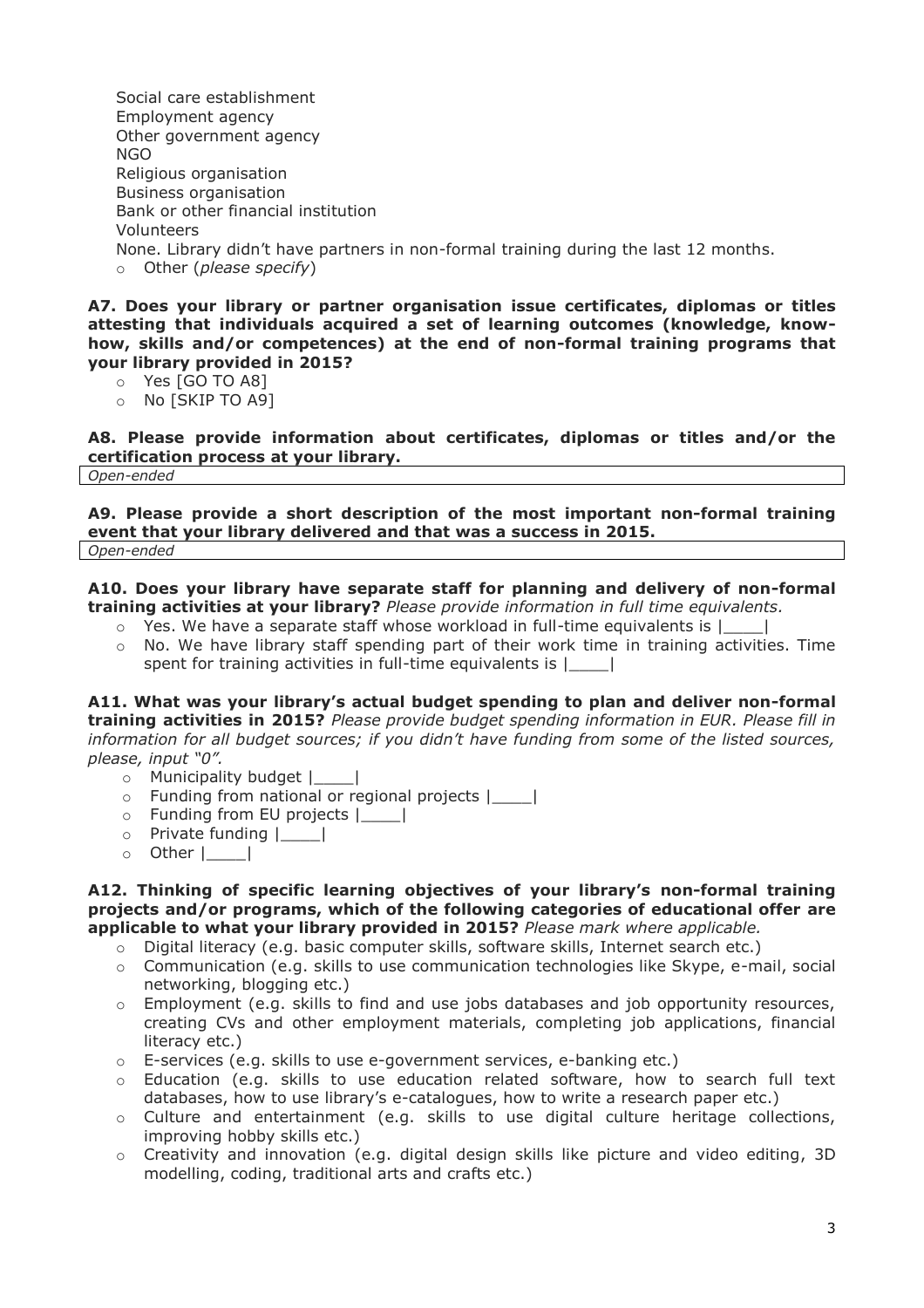- o Health (e.g. skills to search health-related information, consulting a doctor electronically etc.)
- $\circ$  Environment and agriculture (e.g. searching for environment/agriculture related information, green living, applying for agriculture related projects etc.)
- $\circ$  Social inclusion (e.g. any training for social risk groups, disabled etc.)
- o Reading promotion (e.g. teaching parents who to read with children, teaching children to read etc.)
- o Other (*please specify*)

## **B. INFORMAL LEARNING ACTIVITIES AT YOUR LIBRARY**

## *Please read these definitions before answering survey questions!*

*From the learner's point of view, informal learning takes place in an unplanned or ad-hoc manner, potentially in any arena (work, home, leisure activity etc.). This would cover activities like on-off assistance from librarian in relation to an enquiry and potentially contributes to enhancing knowledge and by extension skills.* 

*From the library's point of view, informal assistance or consultation is an unplanned assistance provided by library staff in response to a need that arises for a library visitor (e.g. providing assistance to use the printer, showing a library visitor how to do a web search, helping with online banking). Informal assistance or consultation can be provided to a single individual or to a group of people (2 or more). Each time when a librarian provides an informal assistance or consultation is considered as a separate informal learning event regardless of the length of time of the assistance or consultation.*

## **B0. Does your library provide informal learning activities?**

- o Yes [GO TO B1]
- o No [SKIP TO B6]

**B1. How many library visitors (registered and/or not registered users) did your library assist or consult through informal learning events in 2015?** *Please provide an exact number of assisted/consulted library visitors. If you don't count assisted/consulted library visitors or you for any other reason are unable to provide an exact number, please, provide an estimated number of assisted/consulted library visitors per month. Please fill in the corresponding option (only one)!*

- o Number of assisted/consulted library visitors in 2015 |\_\_\_\_|
- $\circ$  Estimated number of assisted/consulted library visitors per month  $\vert$  |

**B2. Thinking of the main groups of people that were assisted or consulted at your library through informal learning events in 2015, which of the following age groups were assisted/consulted the most?** *Please rank the options below from 1-4 where the 1 is the age group that was assisted/consulted the most and 4 the least.*

- o Children (less than 15 years old)
- o Youth (15 to 24 years old)
- o Adults (25 to 64 years old)
- o Elderly (64 years and older)

**B3. From this list of social groups – which were the main groups of people that were assisted or consulted at your library through informal learning events in 2015?** *Please mark where applicable.*

- o Students
- o Employed
- o Entrepreneurs
- o Disabled people
- o Unemployed
- o Immigrants
- o Other (*please specify*)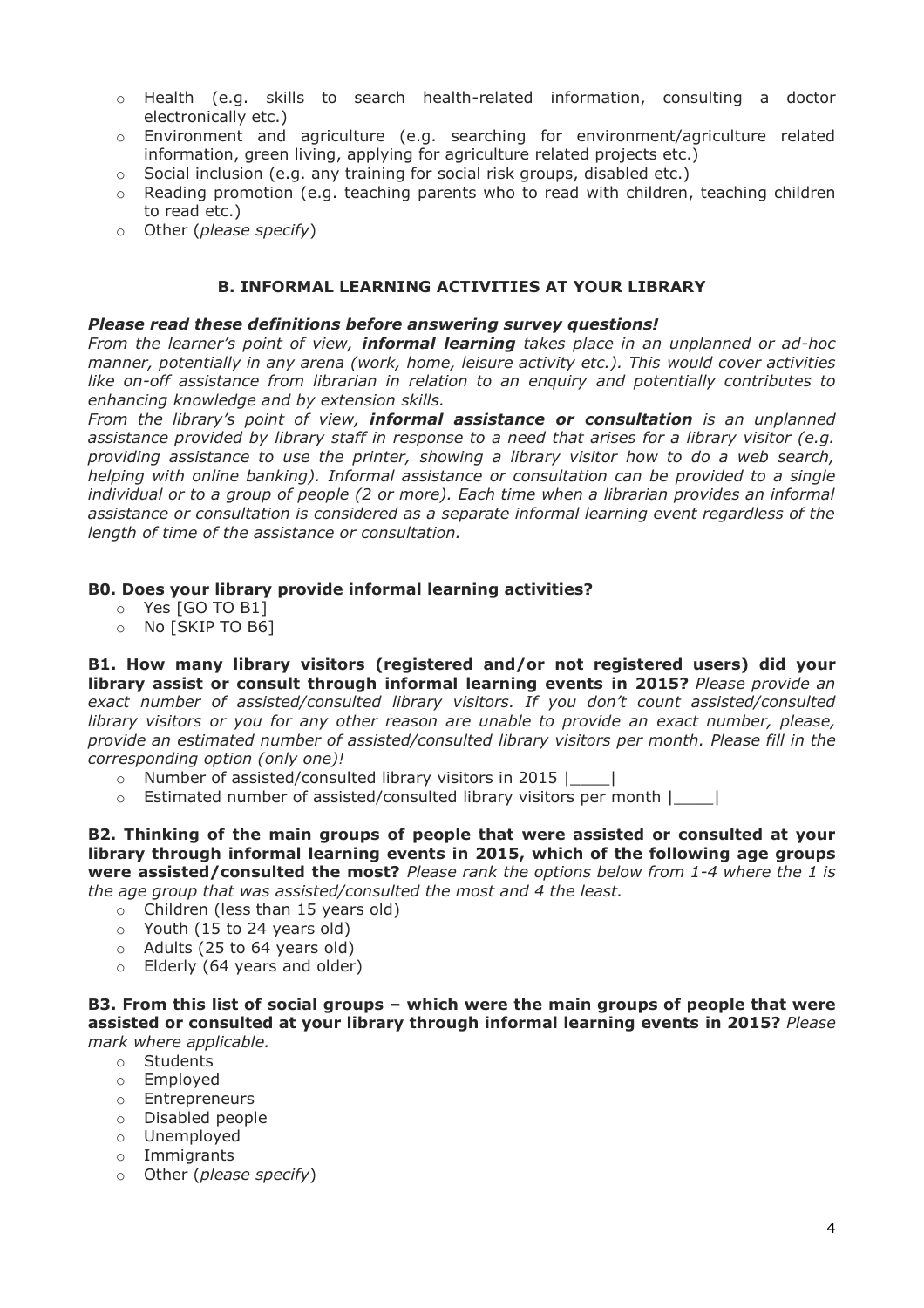**B4. How many informal learning events did your library provide in 2015?** *Please provide an exact number of informal learning events? If you didn't have events in one of the first two options please insert "0". Total number of total events is the sum of first two options.*

- $\circ$  Number of informal learning events provided to a group of people  $\vert$  |
- o Number of informal learning events provided to an individual |\_\_\_\_|
- o Total number of informal learning events |\_\_\_\_|

**B5. Thinking about the topics covered by your library staff during informal learning events at your library, which of the following categories were covered by your library in 2015?** *Please mark all applicable categories.*

- o Digital literacy
- o Communication
- o Employment
- o E-services
- o Education
- o Culture and entertainment
- o Creativity and innovation
- o Health
- o Environment and agriculture
- o Social inclusion
- o Reading promotion
- o Other (*please specify*)

# **B6. How many other events were held in 2015 in your library (that were not explicitly designed as training events) at which individuals could learn?**

*Please provide an exact number of events.*

 $\circ$  Number of events that were not explicitly designed as training events  $\vert$ 

**B7. How many participants attended events (that were not explicitly designed as training events) in 2015?** *Please provide an exact number of participants. If you are unable to provide an exact number of participants, please, provide an estimated number of participants per month. Please fill in the corresponding option (only one).*

Number of individuals attended events during 2015 |\_\_\_\_|

Estimated number of individuals attended events per month |\_\_\_\_|

## **C. IMPACT OF NON-FORMAL AND INFORMAL LEARNING ACTIVITIES**

**C1. Please describe what you think are the main benefits for your library users and local community from non-formal and informal learning activities at your library. What is an impact of your library's non-formal and informal learning activities on users' lives?**

*Open-ended*

**C2. Please indicate what impact your library's non-formal and informal learning activities have on your local community in the listed areas.** *Please mark one answer in each line using a scale of 1 to 5, where 1 means "Very low impact" and 5 means "Very high impact".*

| Area                      | -      | -      | 3<br>-  | 4<br>$\overline{\phantom{0}}$ | -5<br>$\overline{\phantom{0}}$ | Hard   |
|---------------------------|--------|--------|---------|-------------------------------|--------------------------------|--------|
|                           | very   | low    | neutral | high                          | very                           | to say |
|                           | low    | impact |         | impact                        | high                           |        |
|                           | impact |        |         |                               | impact                         |        |
| Digital literacy          |        |        |         |                               |                                |        |
| Communication             |        |        |         |                               |                                |        |
| Employment                |        |        |         |                               |                                |        |
| E-services                |        |        |         |                               |                                |        |
| Education                 |        |        |         |                               |                                |        |
| Culture and entertainment |        |        |         |                               |                                |        |
| Creativity and innovation |        |        |         |                               |                                |        |
| Health                    |        |        |         |                               |                                |        |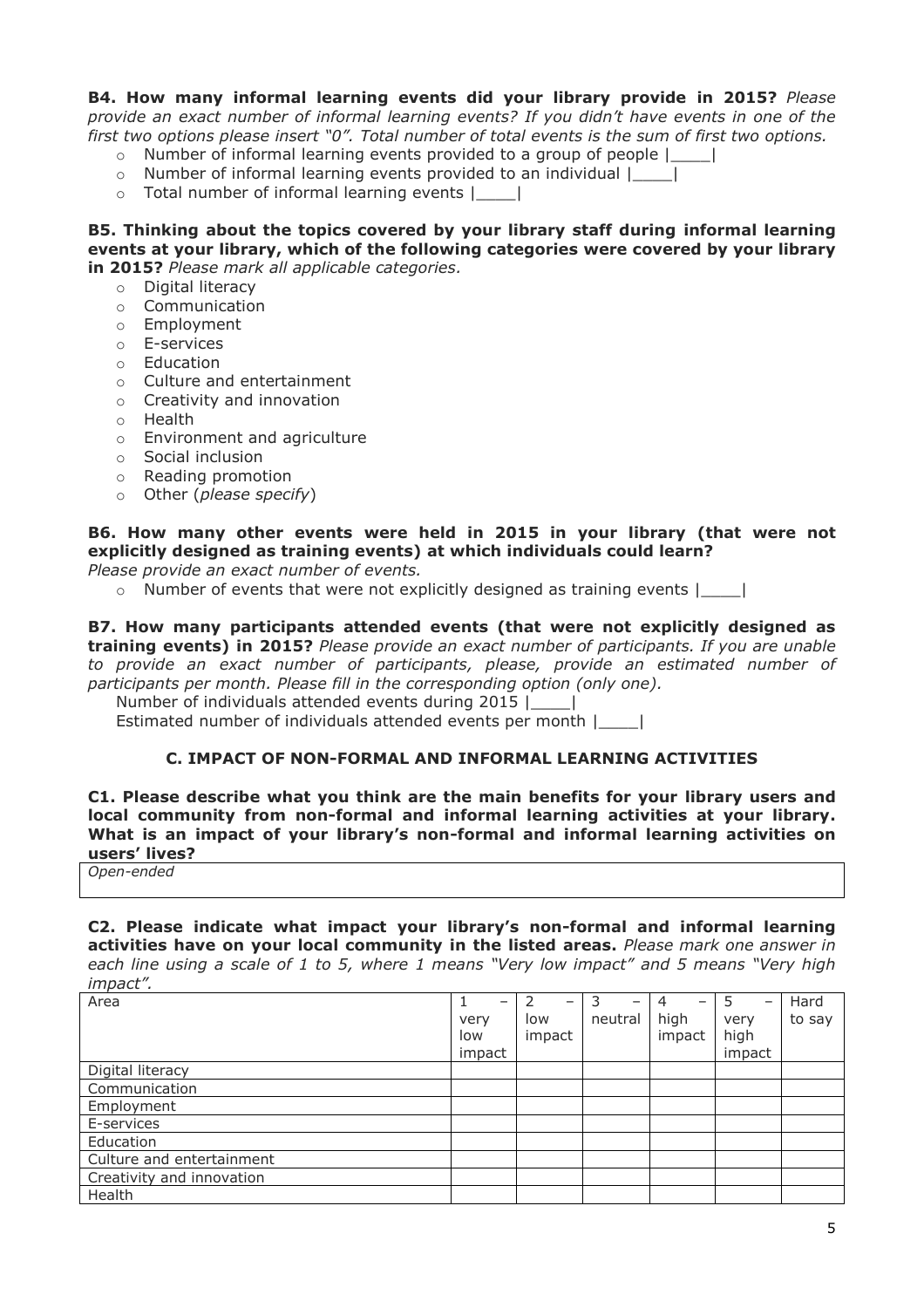| Environment and agriculture |  |  |  |
|-----------------------------|--|--|--|
| Social inclusion            |  |  |  |
| Reading promotion           |  |  |  |

#### **C3. What is the level of access to non-formal and informal learning activities in your community?** *Please mark one answer in each line.*

| Group                                | Library is the only<br>place<br>to<br>have<br>access<br>to<br>non-<br>formal<br>and<br>informal training | Besides the library<br>there is <b>one other</b><br>place<br>to<br>have<br>access<br>to<br>non-<br>formal<br>and<br>informal training | Besides the library<br>there<br>is<br>more<br>other<br>than<br>one<br>place<br>have<br>to<br>access<br>to<br>non-<br>formal<br>and<br>informal training | Hard to say |
|--------------------------------------|----------------------------------------------------------------------------------------------------------|---------------------------------------------------------------------------------------------------------------------------------------|---------------------------------------------------------------------------------------------------------------------------------------------------------|-------------|
| Children (less than<br>15 years old) |                                                                                                          |                                                                                                                                       |                                                                                                                                                         |             |
| Youth (15 to 24<br>years old)        |                                                                                                          |                                                                                                                                       |                                                                                                                                                         |             |
| Adults (25 to 64<br>years old)       |                                                                                                          |                                                                                                                                       |                                                                                                                                                         |             |
| Elderly (64 years<br>and older)      |                                                                                                          |                                                                                                                                       |                                                                                                                                                         |             |
| <b>Students</b>                      |                                                                                                          |                                                                                                                                       |                                                                                                                                                         |             |
| Employed                             |                                                                                                          |                                                                                                                                       |                                                                                                                                                         |             |
| Entrepreneurs                        |                                                                                                          |                                                                                                                                       |                                                                                                                                                         |             |
| Disabled people                      |                                                                                                          |                                                                                                                                       |                                                                                                                                                         |             |
| Unemployed                           |                                                                                                          |                                                                                                                                       |                                                                                                                                                         |             |
| Immigrants                           |                                                                                                          |                                                                                                                                       |                                                                                                                                                         |             |

## **D. DEMOGRAPHICS**

#### **D1. Country**

Austria Belgium Bulgaria Croatia Cyprus Czech Republic Denmark Estonia Finland France Germany Greece Hungary Ireland Italy Latvia Lithuania Luxembourg Malta Netherlands Poland Portugal Romania Slovakia Slovenia Spain Sweden United Kingdom